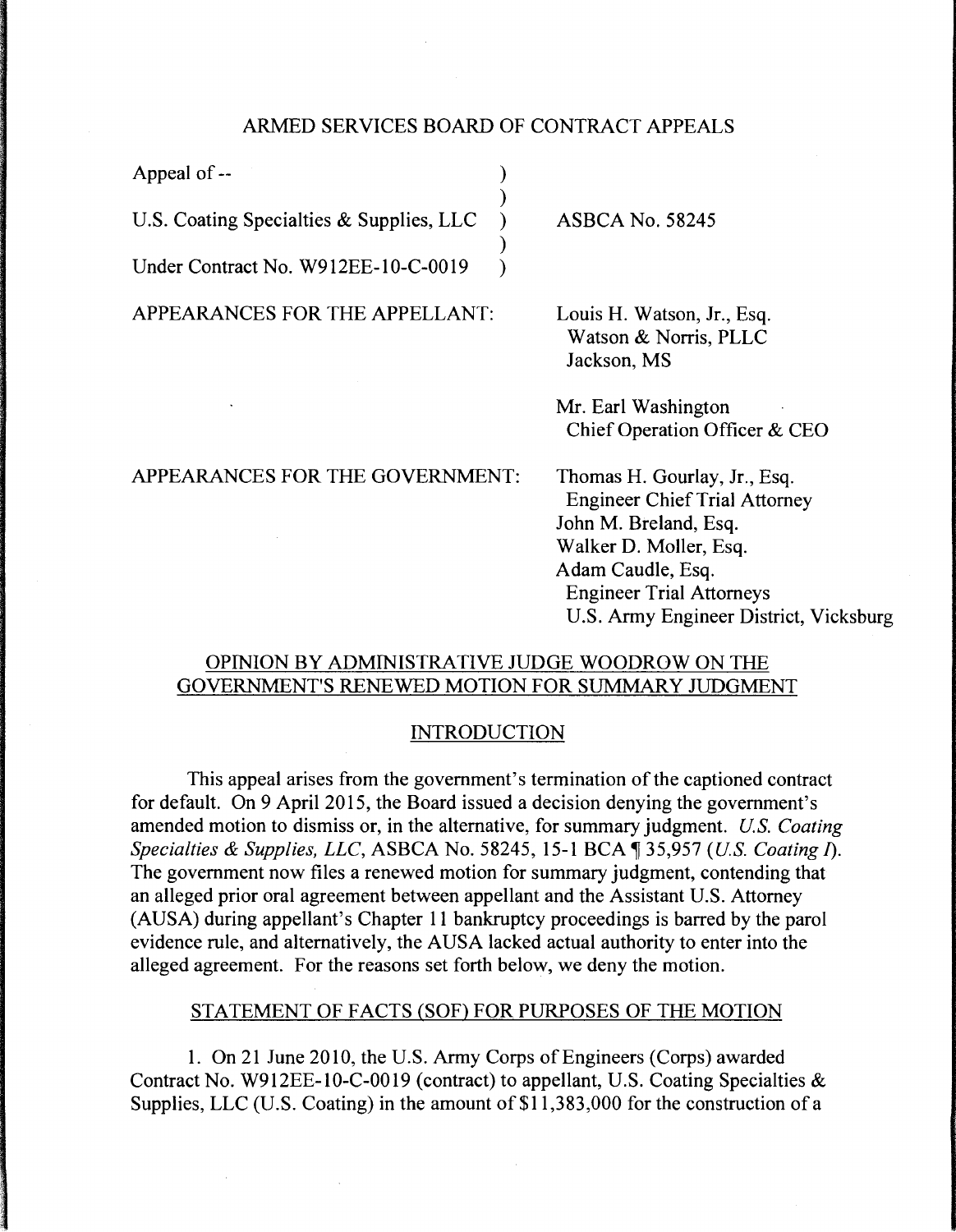U.S. Army Engineer Research and Development Center Information Technology Laboratory office building and computer facility in Vicksburg, Mississippi (R4, tab 3 at 5-6<sup>1</sup>).

2. The contract included the standard Federal Acquisition Regulation (FAR) default clause, 52.249-10, DEFAULT (FIXED-PRICE CONSTRUCTION) (APR 1984), which provided, in pertinent part:

> (a) If the Contractor refuses or fails to prosecute the work or any separable part, with the diligence that will insure its completion within the time specified in this contract including any extension, or fails to complete the work within this time, the Government may, by written notice to the Contractor, terminate the right to proceed with the work (or the separable part of the work) that has been delayed....

( c) If, after termination of the Contractor's right to proceed, it is determined that the Contractor was not in default, or that the delay was excusable, the rights and obligations of the parties will be the same as if the termination had been issued for the convenience of the Government.

*(Id.* at 133-34)

 $\cdots$ 

3. On 13 January 2012, during performance of the contract, U.S. Coating sought bankruptcy protection, filing a Chapter 11 voluntary petition in the United States Bankruptcy Court for the Southern District of Mississippi (Bankruptcy Court) (R4, tab 4).

4. On 24 February 2012, Travelers Casualty and Surety Company of America (Travelers), U.S. Coating's surety for the contract, filed a motion ("Dkt. #38") in the Bankruptcy Court, seeking relief from the automatic stay imposed by U.S. Coating's bankruptcy filing to enforce its rights under a General Agreement of Indemnity between Travelers and U.S. Coating (R4, tab 5). Travelers also filed another motion ("Dkt. #39") on the same date to compel rejection of the contract, or alternatively, to

<sup>&</sup>lt;sup>1</sup> Citations to the Rule 4 file are to the consecutively-numbered pages unless otherwise indicated.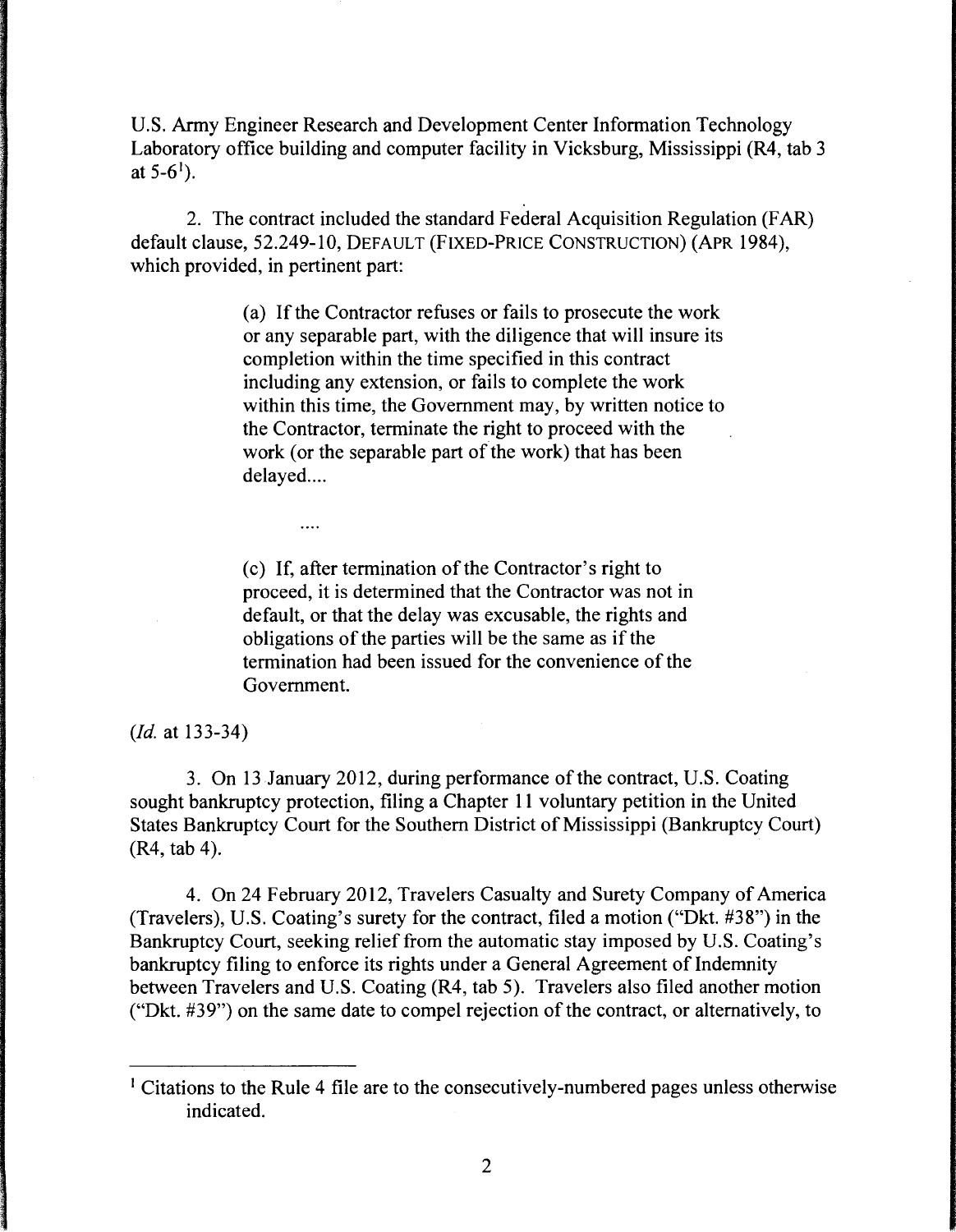compel U.S. Coating to assume or reject the contract pursuant to 11 U.S.C. § 365  $(supp. R4, tab 1)$ .

5. On 13 March 2012, Mid State Construction Company, Inc. (Mid State), U.S. Coating's subcontractor, filed a response and limited objection to Travelers' motion for relief from the automatic stay ("Dkt. #52") (R4, tab 7). Mid State also filed a response and limited objection to Travelers' motion to compel on the same date ("Dkt. #53") (supp. R4, tab 3).

6. On 13 March 2012, the AUSA for the Southern District of Mississippi, David N. Usry (AUSA Usry), on behalf of the U.S. Attorney, filed responses to Travelers' 24 February motions for the United States and the agency. In its response and limited joinder in Travelers' motion for relief from the automatic stay ("Dkt. #51"), the United States moved to lift the automatic stay to pursue termination proceedings pursuant to FAR Part 49 and allow the Corps to complete the construction. (R4, tab 6 at 7) The United States pied that the CO "was proscribed from ... determin[ing] whether [U.S. Coating] was defaulted or is likely to default on the Contract for failure to make progress" (R4, tab 6 at 7,  $\P$  26). The United States also supported Travelers' motion to compel rejection of the contract, or alternatively, to compel U.S. Coating to assume or reject the contract (supp. R4, tab 2).

7. The Bankruptcy Court of Mississippi issued an order on 30 March 2012, directing U.S. Coating, the debtor, to file a motion to assume or reject the contract by 13 April 2012 and setting a trial on any such motion for 26 April 2012 (supp. R4, tab 4).

8. After obtaining leave from the Bankruptcy Court to file its motion, U.S. Coating moved to assume the contract on 17 April 2012 (R4, tab 9). The United States· filed a response to the motion on 20 April 2012, demanding proof of U.S. Coating's ability to assume the contract at the 26 April 2012 trial. The response was filed by AUSA Usry. (R4, tab 12)

9. Prior to the scheduled 26 April 2012 hearing, U.S. Coating, Travelers, the United States, and Mid State advised the Bankruptcy Court that they reached a settlement on pending issues set for trial and submitted a proposed order for the Bankruptcy Court's approval ( $R4$ , tab 20 at  $45^2$ ).

10. Based on the parties' communicated settlement and proposed order, the Bankruptcy Court judge issued an order on 25 April 2012, stating in pertinent part:

<sup>2</sup> Citation is to the original pagination.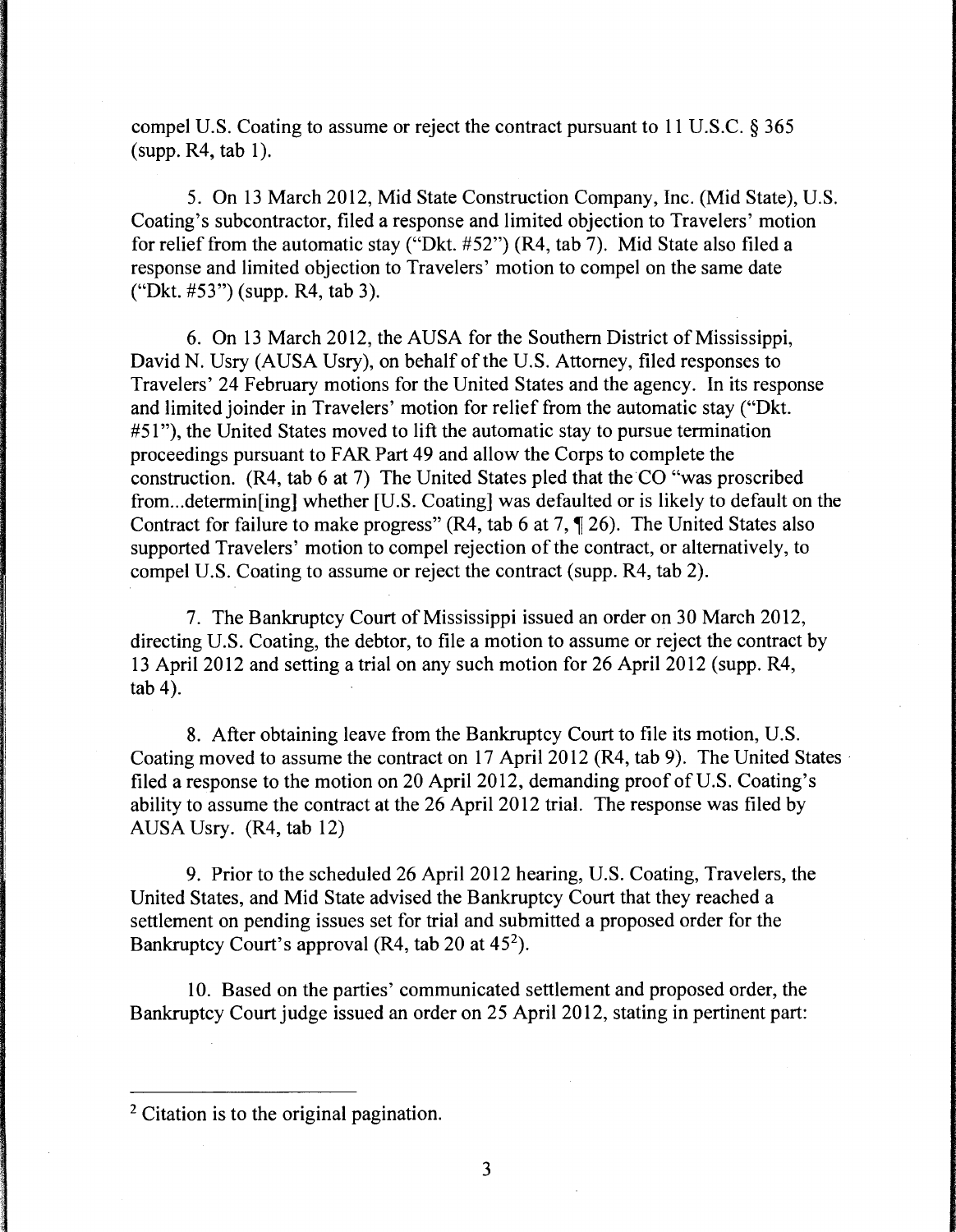There came on for the Court's consideration for the following pleadings:

A. Motion for Relief from the Automatic Stay **[Dkt. #38]** ("Automatic Stay Motion") filed by Travelers Casualty and Surety Company of America ("Travers" [sic]);

B. Mid State Construction Company, Inc. 's Response and Limited Objection to Travelers Casualty and Surety Company of America's Motion for Relief From the Automatic Stay **[Dkt.** #52] filed by Mid State Construction Company, Inc. ("Mid State");

C. United States of America's Response and Limited Joinder in Travelers Casualty and Surety Company of America's Motion for Relief from the Automatic Stay **[Dkt. #51]** filed by the United States of America on behalf of the Corps of Engineers ("Corps");

D. Debtor's Response to Travelers' Motion for Relief From the Automatic Stay **[Dkt. #59)** filed by U.S. Coating Specialities [sic] & Supplies, LLC ("Debtor");

E. Motion to Assume Executory ("Bonded") Contract Held by U.S. Army Corps of Engineers **[Dkt.**  #87) ("Motion to Assume") filed by the Debtor;

F. Travelers Casualty and Surety Company of American's [sic] Objection to Motion to Assume **[Dkt. #83);** 

G. Mid State Construction Company, Inc. 's Objection to Motion to Assume Executory Contract **[Dkt. #84];** and

H. United States of America's Response to Debtor's Motion to Assume Executory ("Bonded") Contract **[Dkt. #99).** 

The Court, being fully advised in the premises and having considered the settlement of the foregoing pleadings as reflected below, finds that cause exists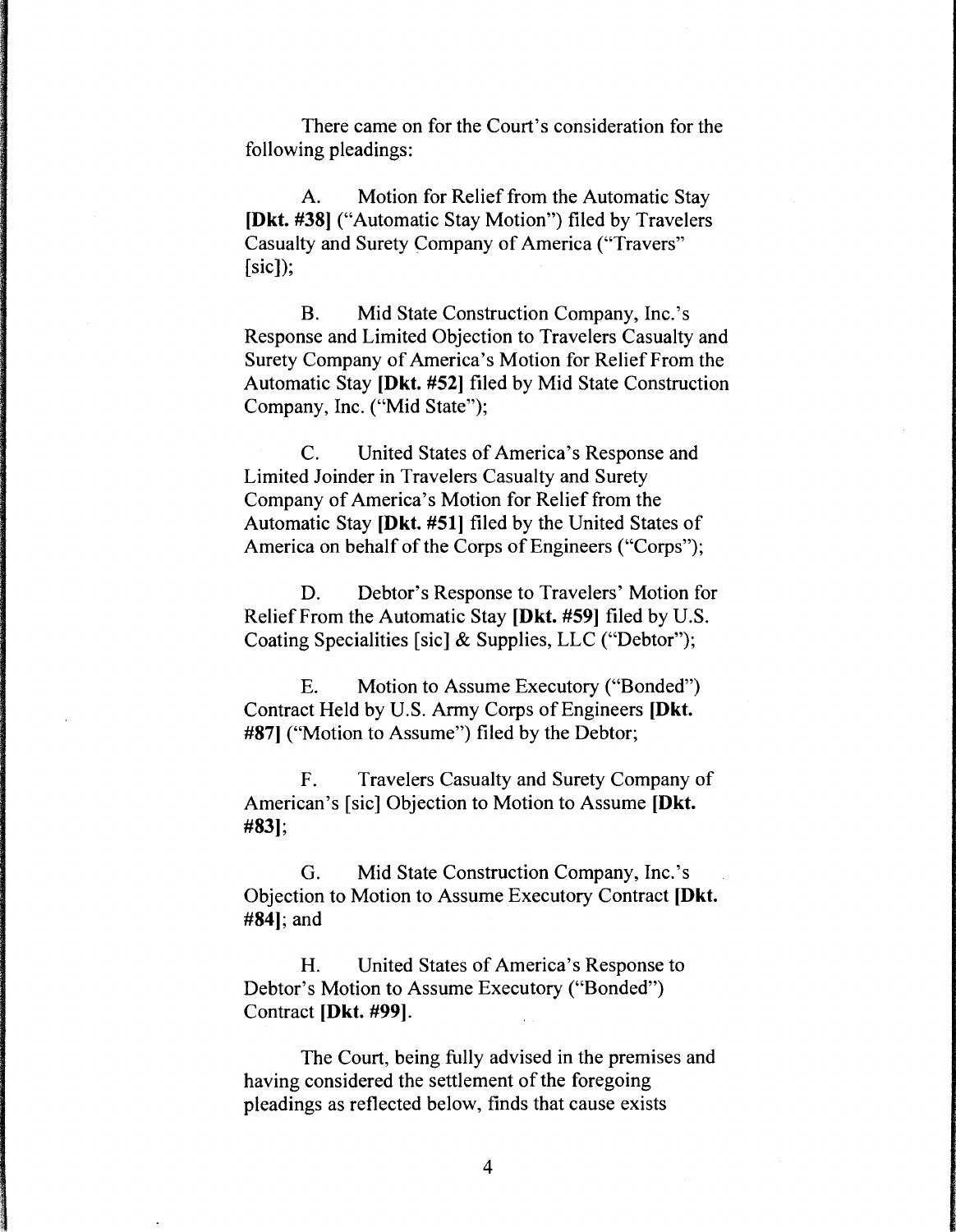pursuant to 11 U.S.C.  $\S 362(d)(1)$  to grant Travelers and the Corps relief from the automatic stay and finds that the Motion to Assume should be denied and that the contract ("Contract") between the Debtor and the Corps...should be deemed rejected.

IT IS, THEREFORE, ORDERED that the Contract is hereby rejected as a matter of law.

IT IS FURTHER ORDERED that the automatic stay is hereby terminated in favor of the Corps and Travelers with respect to the Contract and General Agreement of Indemnity ('"GAI").

IT IS FURTHER ORDERED that this Order does not adjudicate or waive any respective rights and/or defenses of Travelers, the Corps, or Mid State with respect to the Contract, the Bonded Project, the GAI, or the performance and payment bonds issued by Travelers on the project.

IT IS FURTHER ORDERED that, because the Automatic Stay Motion was sufficient to afford reasonable notice of the material provisions of the agreement between the parties and opportunity for hearing, the provisions of Fed. R. Bankr. P.  $4001(d)(1)-(3)$  do not apply and the agreement is approved without further notice.

**ORDERED** that the Stay of execution of Fed. R. Bankr. P. 4001(a)(3) is hereby waived. SO ORDERED.

(R4, tab 13) The order was "AGREED TO and APPROVED AS TO FORM" by AUSA Usry, U.S. Coating's bankruptcy counsel, and representatives for Travelers, and Mid State *(id.* at 3).

11. Following the issuance of the Bankruptcy Court's 25 April 2012 order, the contracting officer (CO), Jeri H. McGuffie (CO McGuffie), terminated the contract for default on the same date, asserting that U.S. Coating's consent to rejection of the contract constituted an anticipatory repudiation of the contract (R4, tab 2).

12. On 30 April 2012, U.S. Coating formally filed a motion in the Bankruptcy Court to vacate the 25 April 2012 order. In its motion, U.S. Coating asserted that its consent to the settlement was based on representations made by AUSA Usry that the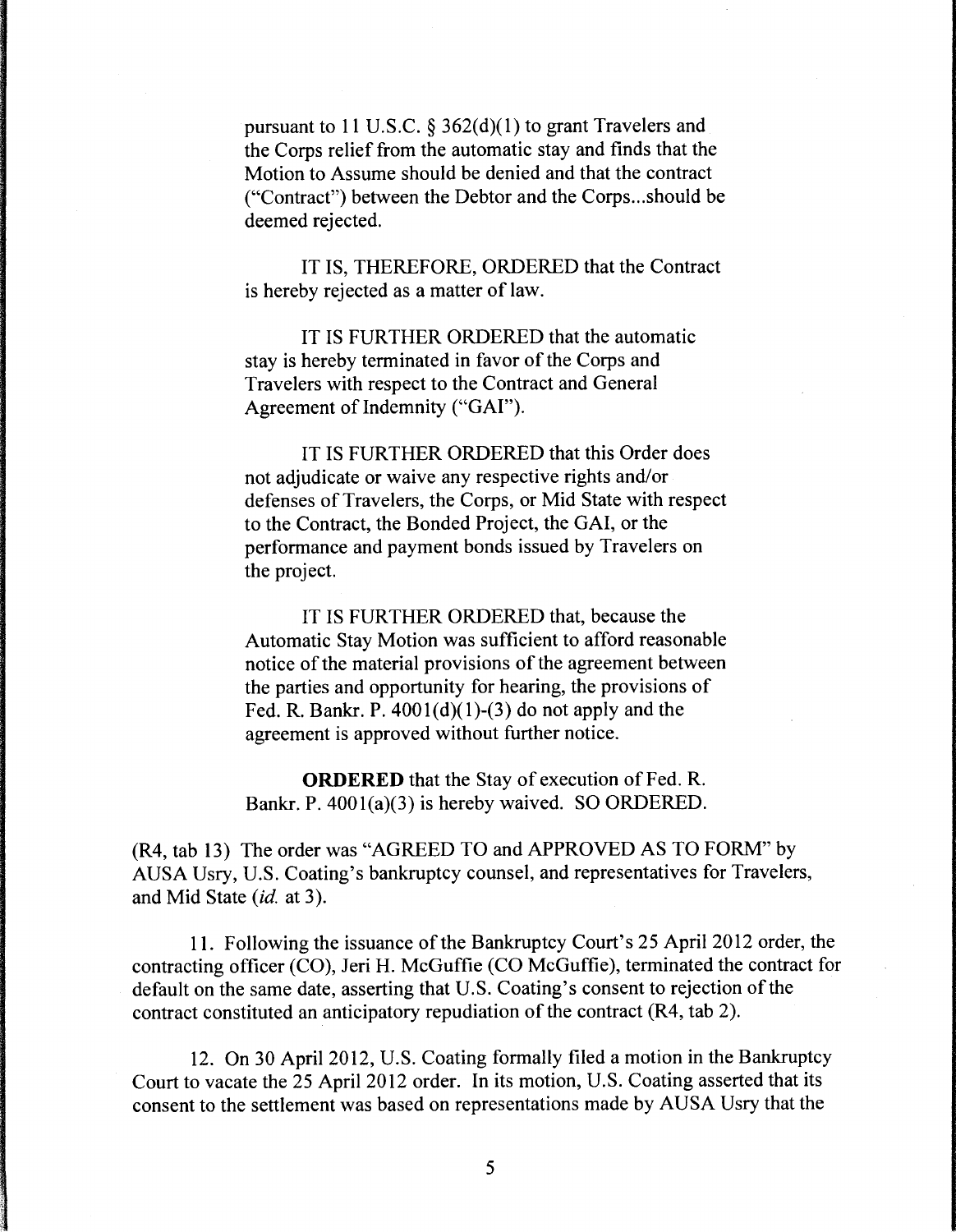Corps would terminate the contract for "reasons other than default" (R4, tab 15). The United States, Travelers, and Mid State filed responses to U.S. Coating's motion to vacate the 25 April 2012 order (R4, tabs 16-18).

13. The Bankruptcy Court held a hearing on U.S. Coating's motion to vacate on 17 May 2012. Ruling from the bench, the Bankruptcy Court denied U.S. Coating's motion, holding that U.S. Coating's contentions were insufficient to set aside the 25 April 2012 order. The Bankruptcy Court did not address the propriety of the Corps' termination of the contract for default. (R4, tab 20) The Bankruptcy Court subsequently issued a written Final Judgment based on the reasons articulated at the hearing (R4, tab 19).

14. On 20 July 2012, U.S. Coating timely appealed from the CO's 25 April 2012 final decision, terminating the contract for default.

15. The Corps filed a motion to dismiss or, in the alternative, for summary judgment in this appeal, which was later amended, that was the subject of our 9 April 2015 decision in *U.S. Coating I*, 15-1 BCA ¶ 35,597 at 175,705. In our decision, the Board struck U.S. Coating's affirmative claims in its amended complaint and denied the remainder of the Corps' motion. *Id.* at 175,707-08.

16. On 21 January 2016, the Corps filed a renewed motion for summary judgment in this appeal. In support of its renewed motion, the Corps submitted the affidavits of CO McGuffie and AUSA Usry. CO McGuffie's affidavit stated in pertinent part:

- 2. I was the Government Procuring Contracting Officer who awarded and administered the contract (number W912EE-10-C-0019) that is the subject of this appeal.
- 3. My authority as the duly authorized Contracting Officer under the subject Contract was never delegated to or usurped by the Assistant United States Attorney who represented the Corps in the bankruptcy proceeding that involved U.S. Coating and implicated contract number W912EE-10-C-0019.
- 4. Because of the Contractor's actions endangering performance on the contract, I had clear justification for termination for default. Due to the significant financial and contractual ramifications a termination for convenience would have presented to the Corps and our customer, I never would have agreed to terminate the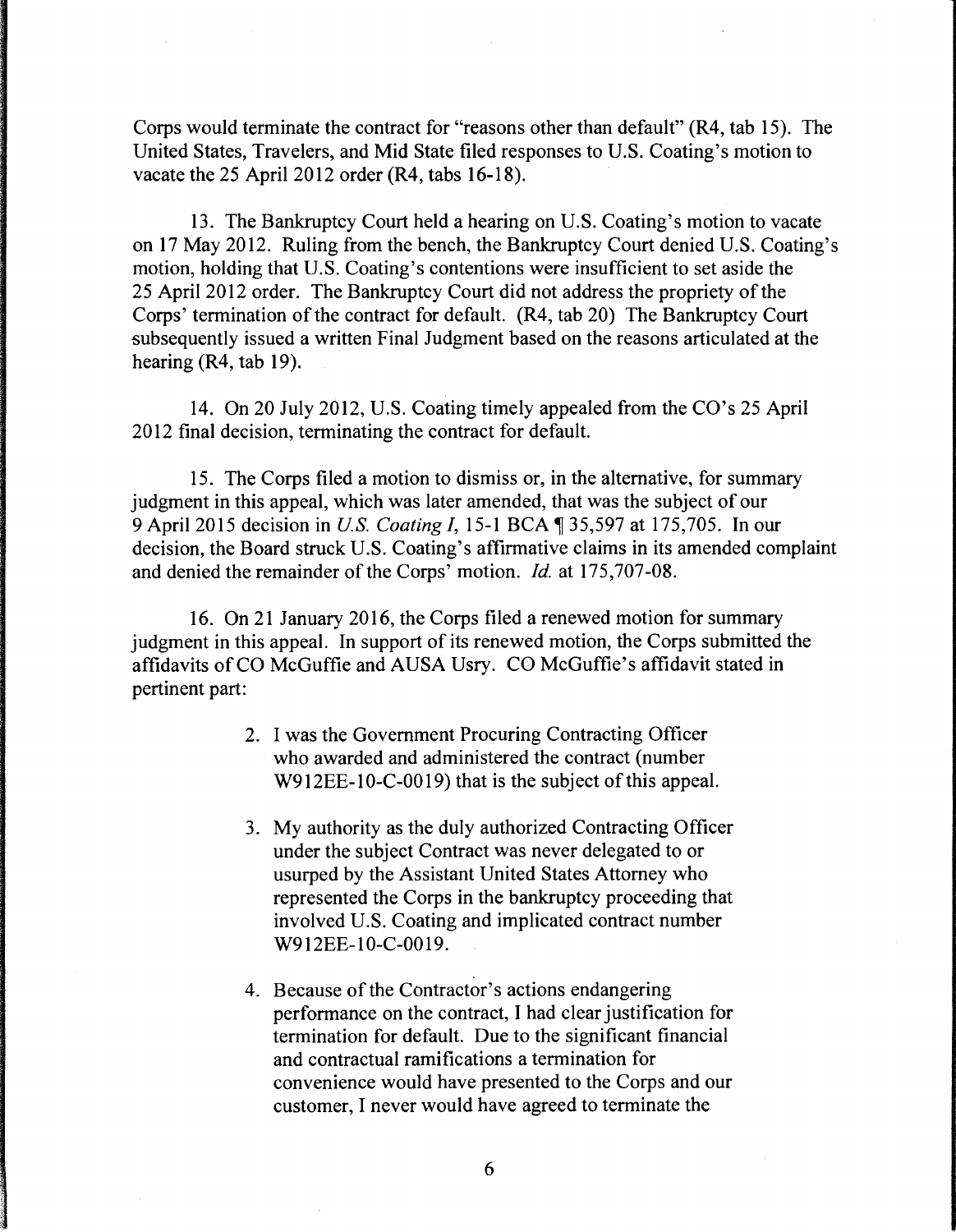contract for convenience. The Assistant United State[s] Attorney had no authority granted to him on the subject contract. Had the Assistant United State[s] Attorney advised or recommended a termination for convenience, which he did not, I would not have entertained such a recommendation.

(Gov't reply, ex. L) AUSA Usry's affidavit stated in pertinent part:

- 2. I represented the United States Army Corps of Engineers ("the Corps") in the Chapter 11 bankruptcy proceedings that involved the Corps' contract, number W912EE-10-B-0011,<sup>[3]</sup> with U.S. Coating Specialties  $\&$ Supplies, LLC ("U.S. Coating"), the debtor....
- 3. I had conversations with U.S. Coatings' counsel in the bankruptcy proceedings, Herb Irvin, and representatives of the debtor on multiple occasions during the course of the bankruptcy proceedings.
- 4. During my discussions and negotiations in the bankruptcy proceedings with debtor's counsel and debtor's representatives, I never promised anyone that the Corps would terminate the contract for convenience if U.S. Coating rejected the contract in bankruptcy.
- 5. During my discussions and negotiations in the bankruptcy proceedings with debtor's counsel and debtor's representatives, I never did state or otherwise imply that I had any authority whatsoever to bind the Corps to terminate the contract for convenience.

(Gov't reply, ex. M)

17. In its opposition to the Corps' renewed motion for summary judgment, U.S. Coating relies on three affidavits of its employees – President and CEO, Mr. Earl J. Washington; Ms. Velma Day; and Mr. Alden Brooks – originally submitted

<sup>&</sup>lt;sup>3</sup> The referenced contract number appears to be a typographical error. The correct reference is Contract No. W912EE-10-C-0019. The referenced number, W912EE-10-B-001 l, pertains to Invitation for Bid No. W912EE-10-B-001 l *(see* gov't reply, ex. K).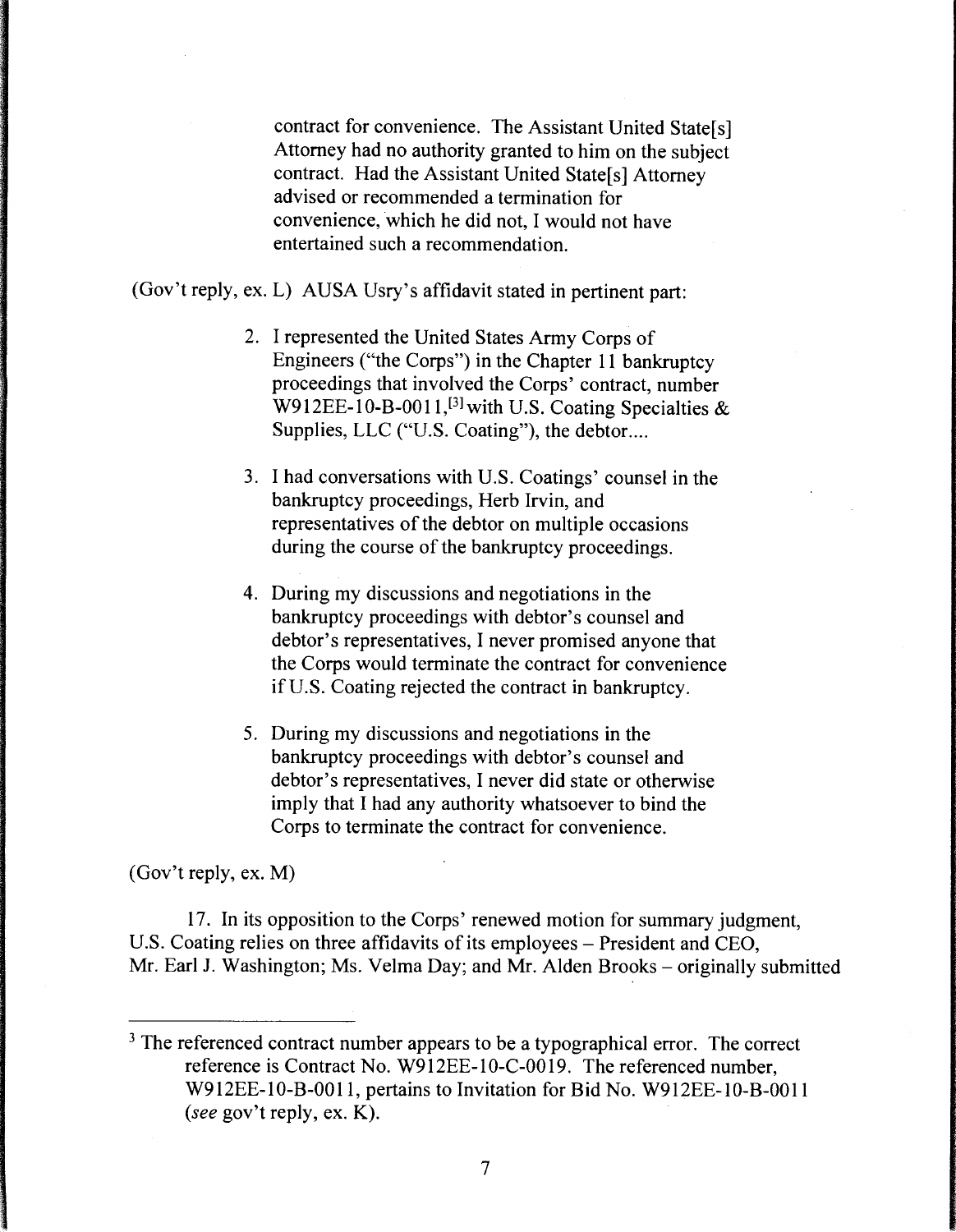in the earlier *US. Coating I* proceedings. Mr. Washington's affidavit stated in pertinent part:

> 3. I never consented to a termination by default. I agreed to lift the automatic stay on the condition that U.S. Coating would be terminated only by convenience. I held this discussion with Travelers' legal counsel, the Respondent's legal counsel, and U.S. Coating's legal counsel, Herb Irvin, on April 24, 2012.

(Gov't reply, ex. I) Ms. Day's affidavit stated that telephone discussions between U.S. Coating's counsel, Herb Irvin, and AUSA Usry took place on 24 April 2012, and there were discussions about the automatic stay being lifted to allow discussions about a termination for convenience *(id.,* ex. G). Mr. Brooks'· affidavit stated that he received a telephone call on 24 April 2012 to attend a meeting to discuss a resolution that would allow for a termination of the contract for convenience. Mr. Brooks stated that U.S. Coating's counsel and AUSA Usry exchanged messages and it was his understanding that all parties agreed to terminate the contract for convenience. *(Id.,* ex. H)

#### DECISION

#### Summary Judgment Standards

The guidelines for summary judgment are well established; the granting of summary judgment is appropriate where there are no genuine issues of material fact and the movant is entitled to judgment as a matter of law. *Celotex Corp.* v. *Catrett,*  477 U.S. 317, 322 (1986); *DIRECTV Grp., Inc.* v. *United States,* 670 F.3d 1370, 1374 (Fed. Cir. 2012). The movant has the burden to establish that there are no material facts in dispute. A material fact is one which may affect the outcome of the case. *Anderson* v. *Liberty Lobby, Inc.,* 477 U.S. 242, 248 (1986). At the summary judgment stage, we do not resolve controversies, weigh evidence, or make determinations of credibility. *Id.* at 253. All reasonable inferences are drawn in favor of the non-movant. *Id.* at 255. A movant is entitled to judgment as a matter of law if the non-movant "fails to make a showing sufficient to establish the existence of an element essential to [the non-movant's] case, and on which [the non-movant] will bear the burden of proof at trial." *Celotex Corp.,* 477 U.S. at 322.

#### Discussion

In *U.S. Coating I*, we concluded that summary judgment for the Corps was premature, stating that appellant should be given an opportunity to demonstrate that "its consent to the rejection of the contract was based upon an agreement with the government to terminate the contract, not for default, but for convenience." *US.*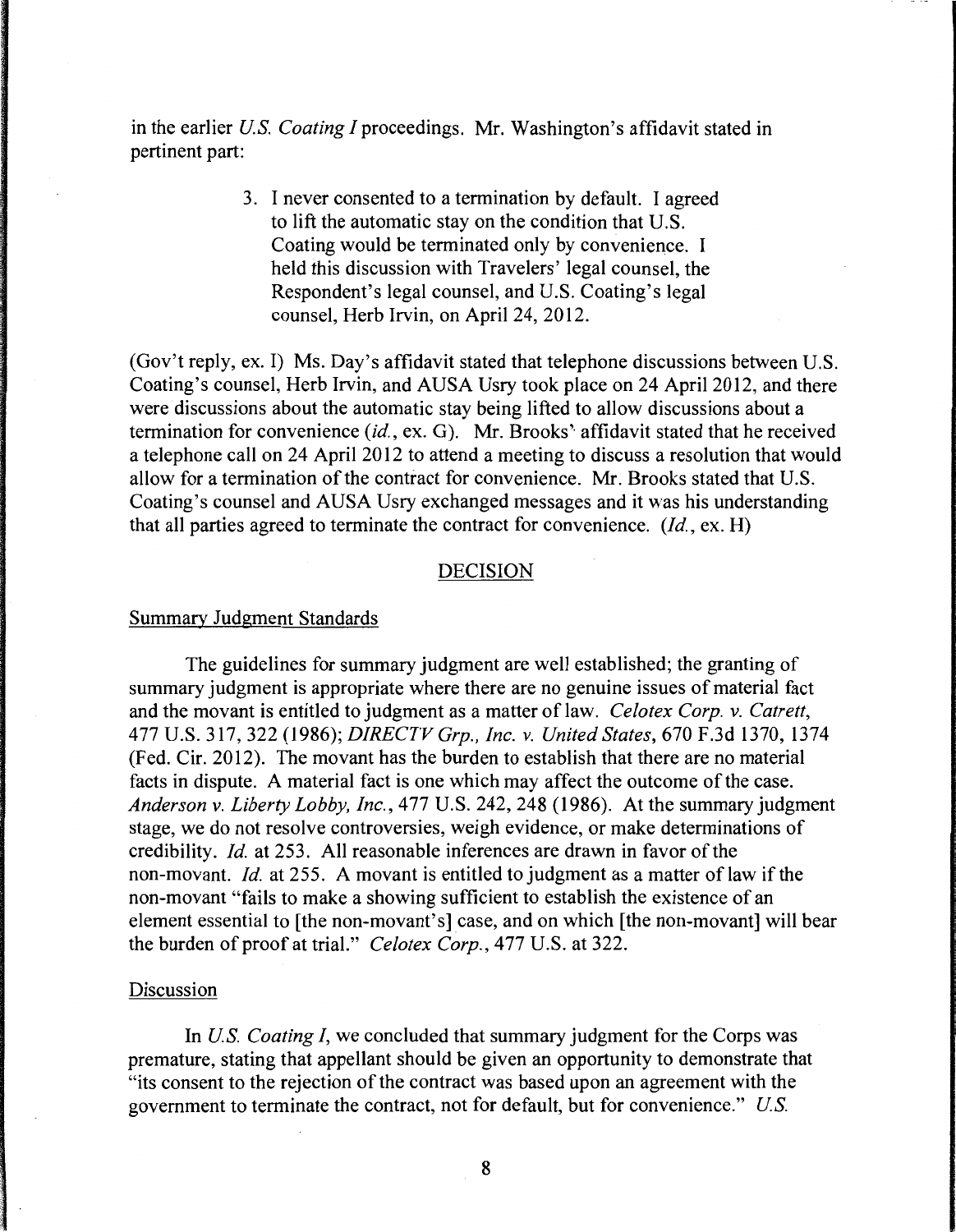*Coating I, 15-1 BCA* 135,957 at 175,708. In its renewed motion for summary judgment, the Corps advances two new theories to bar U.S. Coating's introduction of an alleged prior oral agreement to terminate the contract for convenience for the purposes of contesting the propriety of the default termination. First, it contends that U.S. Coating's allegation of a prior agreement is barred by the parol evidence rule. Second, it contends that, even if the allegation is assumed true, the AUSA, whose representations U.S. Coating relies upon, lacked the requisite actual authority to bind the government to such an agreement.

For the reasons set forth below, we reject both of the government's theories and deny the government's renewed motion for summary judgment.

# Parol Evidence Rule

The Corps contends that there is no genuine issue of material fact that the Bankruptcy Court's 25 April 2012 order is a fully or partially integrated agreement, and therefore, the parol evidence rule prohibits U.S. Coating from introducing extrinsic evidence of an alleged prior oral agreement to contradict the terms of the parties' agreement. It asserts that the order was drafted, reviewed, and consented to by representatives of the parties involved prior to the Bankruptcy Court's issuance, and U.S. Coating does not contest that the order is an integrated agreement. (Gov't br. at 4; gov't reply at 16-17) The Corps also argues that the 25 April order expressly rejected the contract under bankruptcy law and that while the order does not contain terms pertaining to termination of the contract, the order stated that the Corps did not waive any rights with respect to the contract (gov't br. at 5; gov't reply at 15).

In opposition, U.S. Coating contends that there are material factual disputes surrounding the 25 April order and the Corps' arguments "lack any evidentiary foundation" (app. opp'n at 7 of 8). It argues that it consented to the order in exchange for a termination of the contract for convenience and detrimentally relied on the AUSA's representations, citing to the affidavits of its employees previously submitted in *US. Coating I (id.* at 1-2, 7 of 8). U.S. Coating also contends that summary judgment is still premature because, while it has conducted written discovery, it has not orally deposed any witnesses *(id.* at 7 of 8).

The parol evidence rule is a rule of substantive law that prohibits consideration of extrinsic evidence to alter the terms of a written agreement that "has been adopted by the parties as an expression of their final understanding." *Barron Bancshares, Inc. v. United States,* 366 F.3d 1360, 1375 (Fed. Cir. 2004) (citing *David Nassif Assocs. v. United States,* 557 F.2d 249, 256 (Ct. Cl. 1977)). Therefore, a writing that is final and complete is an integrated agreement, and the effect of integration is the inadmissibility of prior or contemporaneous agreements to modify or contradict the terms of the agreement. *See David Nassif Assocs.,* 557 F.2d at 256; RESTATEMENT (SECOND) OF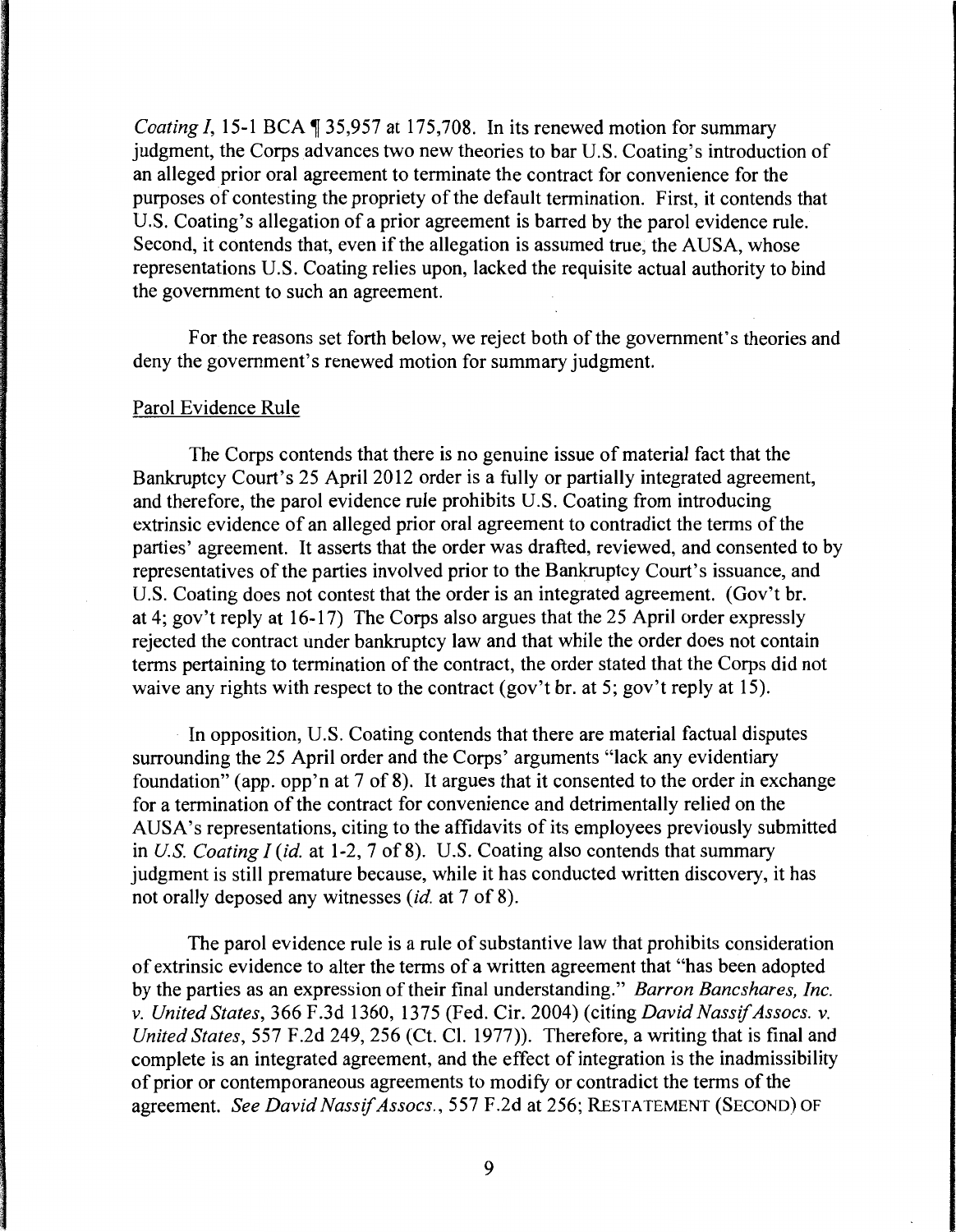CONTRACTS§§ 213, 215 (Am. Law Inst. 1981). Where a fully or completely integrated agreement exists, the writing cannot be supplemented with evidence of consistent or inconsistent additional terms or prior agreements that cover the same subject matter. *Rumsfeldv. Freedom NY, Inc.,* 329 F.3d 1320, 1328 (Fed. Cir. 2003); RESTATEMENT (SECOND) OF CONTRACTS §§ 214, 216.

In this appeal, the parties largely dispute whether the Bankruptcy Court's 25 April 2012 order was intended to be a completely integrated agreement. A writing that is signed by both parties "and apparently complete on its face, may be decisive of the issue in the absence of credible contrary evidence." RESTATEMENT (SECOND) OF CONTRACTS § 210. An integration clause creates a strong presumption that the writing is purported to be a completely integrated agreement. *Freedom NY,* 329 F.3d at 1328. On its face, the 25 April order contains no integration clause, nor does it contain express language indicating finality and completeness (SOF  $\P$  10). The Corps concedes that the order does not contain express terms addressing termination of the contract (gov't br. at 5; gov't reply at 15).

In the absence of unequivocal language indicating finality and completeness, we may examine the writing itself as well as the circumstances surrounding its execution, including the negotiations that produced it. *David Nassif Assocs.,* 557 F .2d at 256; *see also* RESTATEMENT (SECOND) OF CONTRACTS§ 210 ("But a writing cannot of itself prove its own completeness, and wide latitude must be allowed for inquiry into circumstances bearing on the intention of the parties."). To ascertain whether the 25 April 2012 order is a complete or partially integrated agreement, we must examine the parties' negotiations prior to and contemporaneous with the issuance of the order. *See* RESTATEMENT§ 209(2) ("Whether there is an integrated agreement is to be determined by the court as a question preliminary ... to application of the parol evidence rule.").

The current record is incomplete to reach these determinations. As we concluded in our previous opinion, there are genuine issues of material fact regarding whether there was a separate oral agreement with the government to terminate the contract for convenience. *U.S. Coating I*, 15-1 BCA  $\sqrt{ }$  35,957 at 175,708. Such an agreement, if it existed, would contradict directly the government's contention that the bankruptcy order is an integrated agreement. It also would call into question whether the contracting officer properly exercised her discretion in terminating the contract for default. *Id.* Therefore, appellant should be given an opportunity to demonstrate that "its consent to the rejection of the contract was based upon an agreement with the government to terminate the contract, not for default, but for convenience." *Id.* 

Finally, the Corps' emphasis on the parol evidence rule glosses over the implausibility of its position. It is hard to imagine why U.S. Coating would agree to settle the bankruptcy litigation in exchange for a termination for default. Indeed, U.S.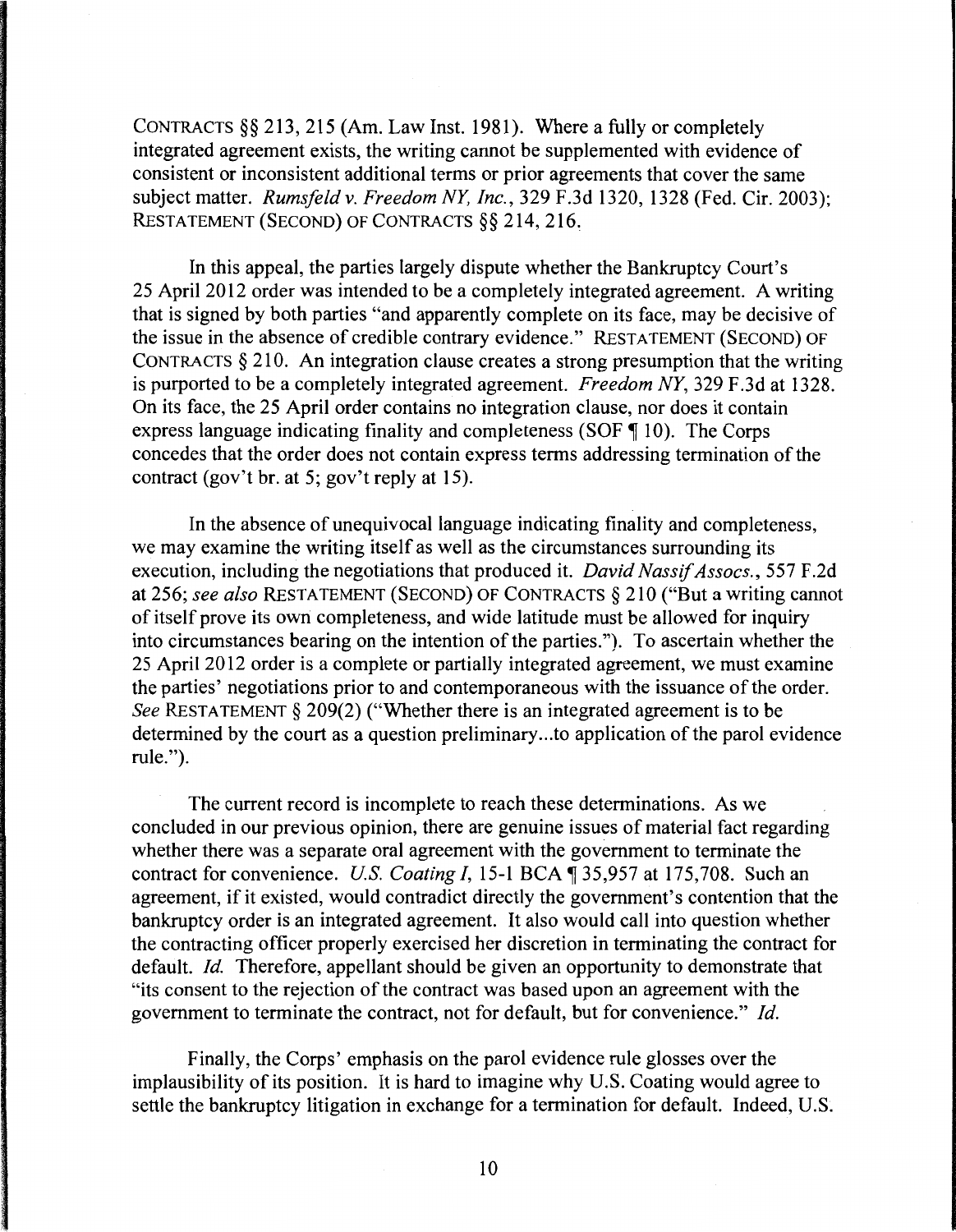Coating's president, Mr. Earl Washington, stated in his affidavit that his agreement to the bankruptcy order was based on his understanding that such an order was necessary to proceed with negotiations with the Corps to allow the addition of a subcontractor to assist U.S. Coating in completing the contract. *U.S. Coating I*, 15-1 BCA, 35,957 at 175,705 (citing R4, tab 20 at 23-30). Indeed, the Corps gives us no reason to doubt Mr. Washington's testimony that "I have not consented to any termination, and I will not consent to any termination" (R4, tab 20 at 33).

## Actual Authority

Alternatively, the Corps argues that even if U.S. Coating's allegation of a prior oral agreement with the AUSA to terminate the contract for convenience were true, there is no genuine issue of material fact that the AUSA lacked actual authority to bind the government, and therefore, the agreement is unenforceable (gov't br. at 6-7). It contends that the requisite authority to make changes and determinations affecting the contract resides with the CO, and authority to terminate the contract for reasons other than default was not delegated to the AUSA, citing to *J.H. Strain* & *Sons, Inc.,*  ASBCA No. 34432, 88-3 BCA, 20,909 for support *(id.* at 6-7; gov't reply at 9-10 n.4). The Corps asserts that the AUSA never communicated or implied that he had authority to promise a termination of the contract for convenience and U.S. Coating has failed to present sufficient facts proving the AUSA either made the alleged agreement or had actual authority (gov't reply at 9-13). It also argues that prior to the 25 April 2012 order, U.S. Coating was well aware that the CO was unwilling to terminate the contract for convenience or entertain U.S. Coating's attempts to propose a substitution of contractors. It maintains that the AUSA possesses no express authority under the regulations to terminate a contract for convenience, and that his authority during the bankruptcy proceedings was limited to settling claims arising under U.S. Coating's bankruptcy filing. (Gov't br. at 6-7; gov't reply at 9)

Like its arguments regarding the parole evidence rule, U.S. Coating primarily argues that the Corps' actual authority theory lacks evidentiary foundation. It contends that it detrimentally relied on the AUSA's representations, and the record reflects that the "sole purpose" of its consent of the 25 April 2012 order was in exchange for a termination of the contract for convenience. U.S. Coating also alleges that while it has conducted written discovery it should be entitled to further discovery because it has not deposed any witnesses. (App. opp'n at 7 of 8)

The Corps' argument regarding the authority possessed by AUSA Usry misses the point, because it fails to acknowledge the statutory delegation of settlement authority to the U.S. Department of Justice pursuant to 28 U.S.C. § 516. As a result of the bankruptcy filing, litigation at the Bankruptcy Court was within the control and purview of the Department of Justice, whose officers, under the supervision of the Attorney General, are tasked to conduct and supervise all litigation on behalf of the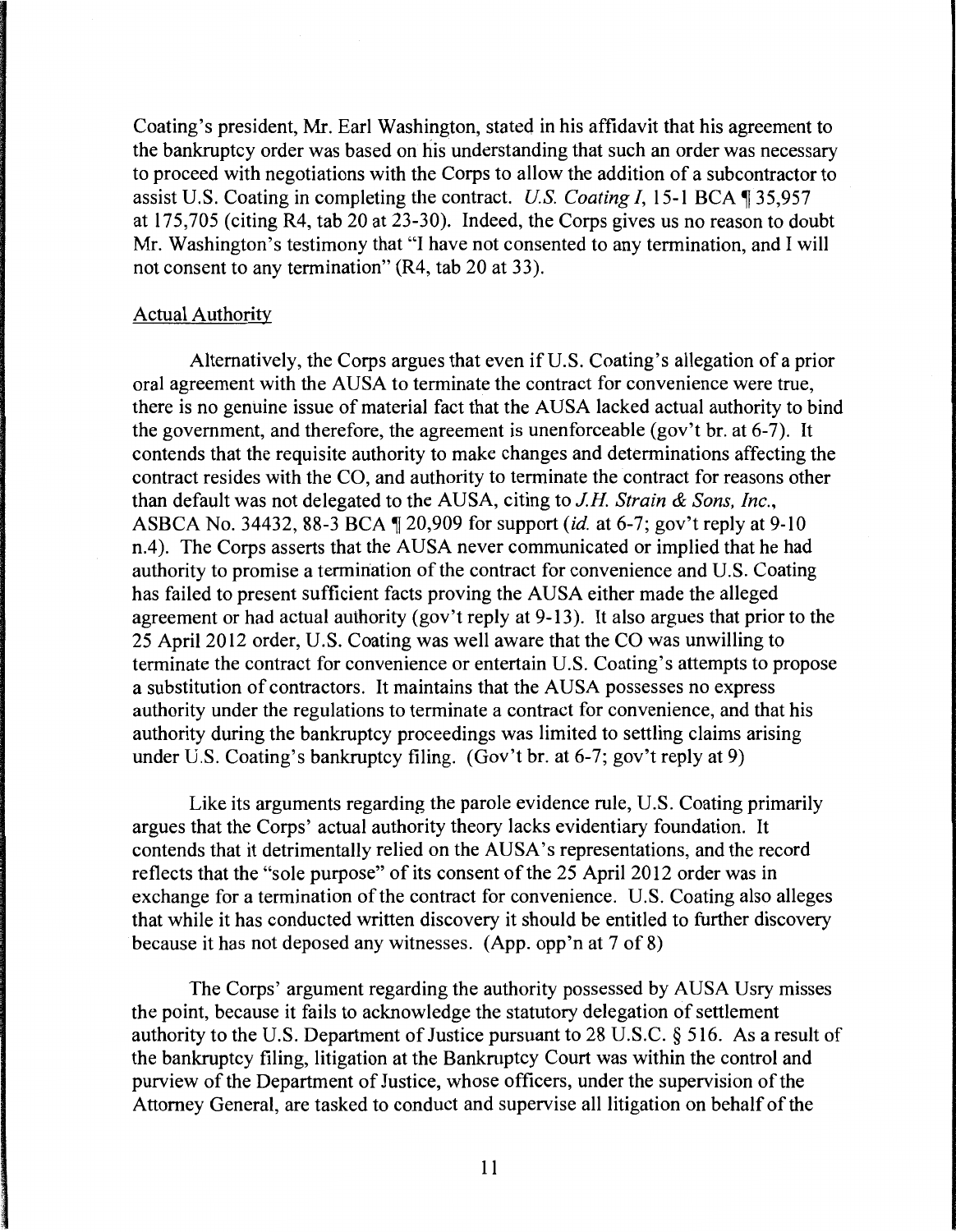United States and its agencies. *See* 28 U.S.C. §§ 516-520; *Hughes Aircraft Co. v. United States,* 534 F.2d 889, 901 (Ct. Cl. 1976) ("[U]nless otherwise provided by law, the Attorney General is charged by statute with exclusive and plenary power to supervise and conduct all litigation to which the U.S. is a party.").

U.S. Coating's bankruptcy filing imposed an automatic stay pursuant to 11 U.S.C. § 362(a), prohibiting the CO from commencing administrative actions or proceedings against U.S. Coating. *Martel Truck* & *Tractor Serv., Inc.,* ENG BCA No. 6191, 96-2 BCA  $\P$  28,368 at 141,649. Therefore, the Corps could not terminate the contract for default absent permission from the Bankruptcy Court. *Id.* at 141,650. The government acknowledged this constraint in its filings before the Bankruptcy Court, when it stated that the bankruptcy stay prevented it from "determin[ing] whether [U.S. Coating] was defaulted or is likely to default on the Contract for failure to make progress so as to endanger performance" (SOF  $\P$  6). While the Corps suggests that the CO could have pursued a termination of the contract for the government's convenience without violating the stay, it does not cite to any case law to support this assertion.

The Corps cites to a Board decision, *J.H. Strain & Sons*, 88-3 BCA \[\ended 20,909, to support its contention that the alleged agreement was not binding because CO McGuffie, as the person authorized to make decisions related to the contract, did not delegate her authority to the AUSA. The Corps reliance on this decision is misplaced. In *J.H. Strain,* the Board concluded that a settlement agreement, negotiated by an engineer trial attorney but not approved by the CO, was unenforceable against the government. The engineer trial attorney, as a limited agent of the CO under the applicable procurement regulations, lacked authority to settle without delegation from the CO. *Id.* at 105,702. In this appeal, the AUSA, as the authorized representative of the Attorney General, possesses the exclusive authority to settle matters in litigation before the United States bankruptcy courts. Because the AUSA's authority is exclusive, the question of whether the CO has delegated her authority is irrelevant.

The Corps also contends that the applicable regulations contained within 28 C.F .R. Part 0, Subpart Y, do not delegate authority to an AUSA to terminate a contract for convenience. Again, this argument misses the point that the AUSA, as the authorized representative of the Attorney General, possesses the exclusive authority to settle litigation before the United States bankruptcy courts. Subject to limitations, the regulations, in effect at the time of the Bankruptcy Court's 25 April 2012 order, redelegated authority to U.S. Attorneys to initiate suits, accept or reject compromises, and take any other action necessary to protect the interests of the United States. This specific suit and compromise authority may be further redelegated in writing to AUSAs. *See* 28 C.F.R. §§ 0.160, 0.168; 28 C.F.R. Pt. 0, Subpt. Y, App., sections I and 4 of Directive No. 1-10. There is no dispute that AUSA Usry, acting on behalf of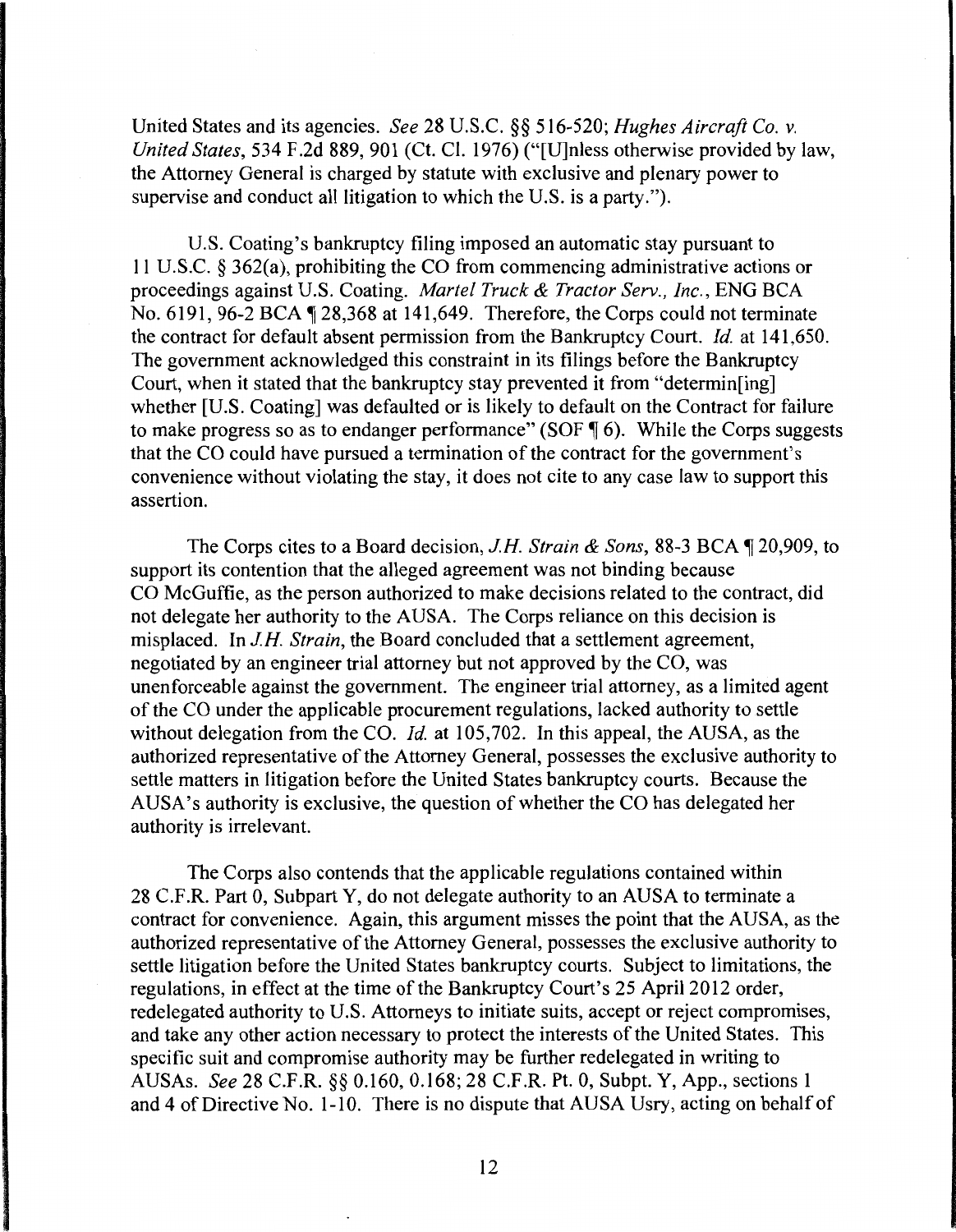the U.S. Attorney, negotiated and settled matters arising from the Bankruptcy Court's 25 April 2012 order which, according to the Corps, is the parties' settlement agreement. "A settlement agreement.. .arises when a claimant relinquishes its right to litigate its claim." *Massie v. United States,* 166 F .3d 1184, 1188 (Fed. Cir. 1999).

U.S. Coating relies on the existence of an alleged prior agreement to terminate the contract for convenience to challenge the propriety of the default termination, and matters arising under the 25 April 2012 order served as the underlying basis for the termination. Although U.S. Coating has not adequately informed the Board reasons why additional discovery consisting of oral depositions of witnesses was necessary to its opposition *(see* FED. R. C1v. P. 56(d)), we conclude that the Corps is not entitled to judgment as a matter of law on the factual record and further development is needed. *See NL.R.B. v. Smith Indus., Inc.,* 403 F.2d 889, 893 (5th Cir. 1983) (court should deny summary judgment if facts and circumstances have not been sufficiently developed to make a correct determination of the question of law). In particular, U.S. Coating should have an opportunity to fully develop the facts surrounding the parties' negotiations at the Bankruptcy Court. *See Monarch Assurance P.L.C. v. United States,*  244 F.3d 1356, 1365 (Fed. Cir. 2001) (while commenting that likelihood of proving actual authority was remote, the Court granted additional discovery because, on balance, possible harm and appearance of unfairness outweighed inconvenience to the government).

## **CONCLUSION**

The government's renewed motion for summary judgment is denied.

Dated: 6 April 2017

KENNETH D'. WOODROW Administrative Judge Armed Services Board of Contract Appeals

(Signatures continued)